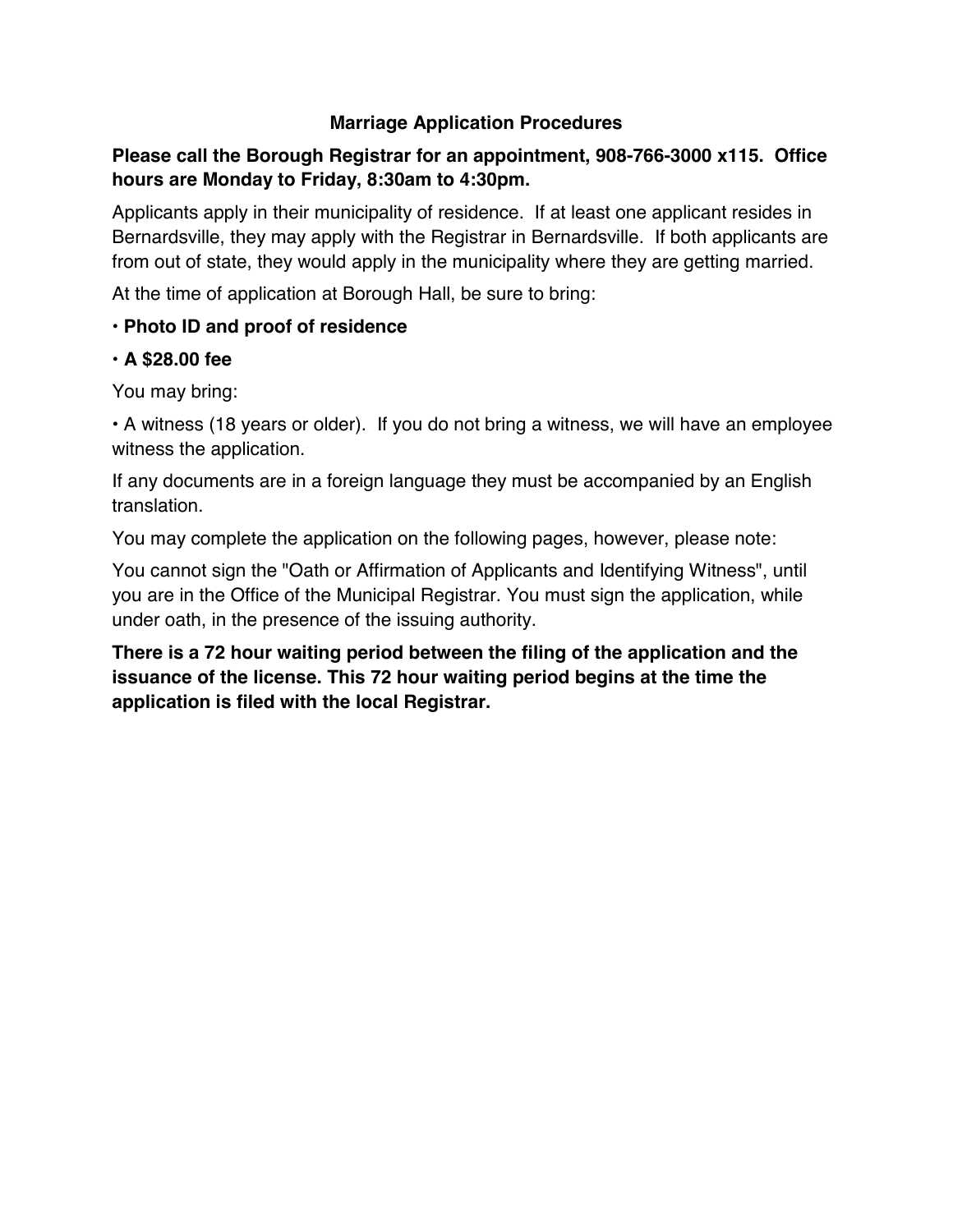# **New Jersey Department of Health APPLICATION FOR LICENSE**<br>۲ CIVIL UNION TO REMARRIAGE

**MARRIAGE REMARRIAGE CIVIL UNION REAFFIRMATION OF CIVIL UNION**

*(PLEASE PRINT OR TYPE)*

| <b>DECLARATION OF APPLICANT A</b><br>(Giving false information constitutes perjury.)                                                                                                                                                                                                                                                                                                                                                                                                                                                                                                                                                                              |                                                         |  |                                                                                                                                                                                                                                                                                                                                                                                                                                                                                                                                                                                                                                                     | <b>DECLARATION OF APPLICANT B</b><br>(Giving false information constitutes perjury.)            |                                                                                                                                                                                                    |  |                                                |  |                                       |
|-------------------------------------------------------------------------------------------------------------------------------------------------------------------------------------------------------------------------------------------------------------------------------------------------------------------------------------------------------------------------------------------------------------------------------------------------------------------------------------------------------------------------------------------------------------------------------------------------------------------------------------------------------------------|---------------------------------------------------------|--|-----------------------------------------------------------------------------------------------------------------------------------------------------------------------------------------------------------------------------------------------------------------------------------------------------------------------------------------------------------------------------------------------------------------------------------------------------------------------------------------------------------------------------------------------------------------------------------------------------------------------------------------------------|-------------------------------------------------------------------------------------------------|----------------------------------------------------------------------------------------------------------------------------------------------------------------------------------------------------|--|------------------------------------------------|--|---------------------------------------|
| 1. Name (First, Middle, Last)<br>(List name given at birth or on birth certificate/Maiden name)                                                                                                                                                                                                                                                                                                                                                                                                                                                                                                                                                                   |                                                         |  |                                                                                                                                                                                                                                                                                                                                                                                                                                                                                                                                                                                                                                                     | 1. Name (First, Middle, Last)<br>(List name given at birth or on birth certificate/Maiden name) |                                                                                                                                                                                                    |  |                                                |  |                                       |
| Street Address (Current Legal Residence) (See Note 1)<br>County                                                                                                                                                                                                                                                                                                                                                                                                                                                                                                                                                                                                   |                                                         |  |                                                                                                                                                                                                                                                                                                                                                                                                                                                                                                                                                                                                                                                     | Street Address (Current Legal Residence) (See Note 1)<br>County                                 |                                                                                                                                                                                                    |  |                                                |  |                                       |
| Municipality of Residence (See Note 4) State<br>Zip Code                                                                                                                                                                                                                                                                                                                                                                                                                                                                                                                                                                                                          |                                                         |  |                                                                                                                                                                                                                                                                                                                                                                                                                                                                                                                                                                                                                                                     | Municipality of Residence (See Note 4) State<br>Zip Code                                        |                                                                                                                                                                                                    |  |                                                |  |                                       |
| 1a. Current Name (if different)<br>2. Date of Birth                                                                                                                                                                                                                                                                                                                                                                                                                                                                                                                                                                                                               |                                                         |  | 1a. Current Name (if different)<br>2. Date of Birth                                                                                                                                                                                                                                                                                                                                                                                                                                                                                                                                                                                                 |                                                                                                 |                                                                                                                                                                                                    |  |                                                |  |                                       |
| 3. Birthplace                                                                                                                                                                                                                                                                                                                                                                                                                                                                                                                                                                                                                                                     | 4. Sex $\Box$ M $\Box$ F<br>Undesignated/<br>Non-Binary |  | 5. Age<br>(See Note 2)                                                                                                                                                                                                                                                                                                                                                                                                                                                                                                                                                                                                                              |                                                                                                 | 3. Birthplace                                                                                                                                                                                      |  | 4. Sex $\Box$ M<br>Undesignated/<br>Non-Binary |  | $F$ <sup>5.</sup> Age<br>(See Note 2) |
| 6. Domestic Status (at this time) (See Notes 3 and 5)<br>Date<br>Place<br>$\Box$ Single<br><b>■Widowed</b><br>Divorced<br><b>NAnnulled</b><br>□Current Domestic<br>Partner<br><b>Former Domestic</b><br>Partner<br>Current Civil<br><b>Union Partner</b><br>Former Civil<br><b>Union Partner</b><br>For Remarriage to the same spouse, or Reaffirmation of Civil Union to the<br>same partner, enter date and place of original ceremony:<br>Date<br>Place<br>Marriage<br>Civil Union<br>7a. Enter number of times ever<br>7b. Name of Most Recent Spouse (if any) (List name<br>given at birth or on birth certificate/Maiden name):<br>Married (if applicable): |                                                         |  | 6. Domestic Status (at this time) (See Notes 3 and 5)<br>Date<br>Place<br>$\Box$ Single<br><b>Nidowed</b><br>Divorced<br><b>NAnnulled</b><br>Current Domestic<br>Partner<br>$\Box$ Former Domestic<br>Partner<br>  Current Civil<br>Union Partner<br>Former Civil<br>Union Partner<br>For Remarriage to the same spouse, or Reaffirmation of Civil Union to the<br>same partner, enter date and place of original ceremony:<br>Date<br>Place<br>Marriage<br>Civil Union<br>7a. Enter number of times ever<br>7b. Name of Most Recent Spouse (if any) (List name<br>given at birth or on birth certificate/Maiden name):<br>Married (if applicable): |                                                                                                 |                                                                                                                                                                                                    |  |                                                |  |                                       |
| 8a. Enter number of times ever 8b. Name of Most Recent Civil Union Partner (if any)<br>in a Civil Union<br>(List name given at birth or on birth certificate/<br>(if applicable):<br>Maiden name):                                                                                                                                                                                                                                                                                                                                                                                                                                                                |                                                         |  |                                                                                                                                                                                                                                                                                                                                                                                                                                                                                                                                                                                                                                                     |                                                                                                 | 8a. Enter number of times ever 8b. Name of Most Recent Civil Union Partner (if any)<br>in a Civil Union<br>(List name given at birth or on birth certificate/<br>(if applicable):<br>Maiden name): |  |                                                |  |                                       |
| 9a. Parent's Full Name at Birth<br>9b. Birthplace                                                                                                                                                                                                                                                                                                                                                                                                                                                                                                                                                                                                                 |                                                         |  |                                                                                                                                                                                                                                                                                                                                                                                                                                                                                                                                                                                                                                                     | 9a. Parent's Full Name at Birth                                                                 | 9b. Birthplace                                                                                                                                                                                     |  |                                                |  |                                       |
| 10a. Parent's Full Name at Birth<br>10b. Birthplace                                                                                                                                                                                                                                                                                                                                                                                                                                                                                                                                                                                                               |                                                         |  |                                                                                                                                                                                                                                                                                                                                                                                                                                                                                                                                                                                                                                                     | 10a. Parent's Full Name at Birth<br>10b. Birthplace                                             |                                                                                                                                                                                                    |  |                                                |  |                                       |
| $\Box$ Yes<br>$\Box$ No<br>11. Are you related to Applicant B?<br>If "YES," how?                                                                                                                                                                                                                                                                                                                                                                                                                                                                                                                                                                                  |                                                         |  |                                                                                                                                                                                                                                                                                                                                                                                                                                                                                                                                                                                                                                                     | $\Box$ Yes<br>$\Box$ No<br>11. Are you related to Applicant A?<br>If "YES," how?                |                                                                                                                                                                                                    |  |                                                |  |                                       |
|                                                                                                                                                                                                                                                                                                                                                                                                                                                                                                                                                                                                                                                                   |                                                         |  |                                                                                                                                                                                                                                                                                                                                                                                                                                                                                                                                                                                                                                                     |                                                                                                 | <b>INFORMATION TO BE COMPLETED BY EITHER APPLICANT</b>                                                                                                                                             |  |                                                |  |                                       |
| 12. In which Incorporated Municipality in New Jersey do you intend for the ceremony<br>to be performed? (See Note 4)                                                                                                                                                                                                                                                                                                                                                                                                                                                                                                                                              |                                                         |  |                                                                                                                                                                                                                                                                                                                                                                                                                                                                                                                                                                                                                                                     |                                                                                                 | 13 Intended Date of Ceremony                                                                                                                                                                       |  | 14. Telephone Number where either              |  | applicant can now be reached:         |
| 15. Name and mailing address of person who is to perform the ceremony:                                                                                                                                                                                                                                                                                                                                                                                                                                                                                                                                                                                            |                                                         |  |                                                                                                                                                                                                                                                                                                                                                                                                                                                                                                                                                                                                                                                     |                                                                                                 | 16. Mailing Address where you may be reached after the ceremony:                                                                                                                                   |  |                                                |  |                                       |